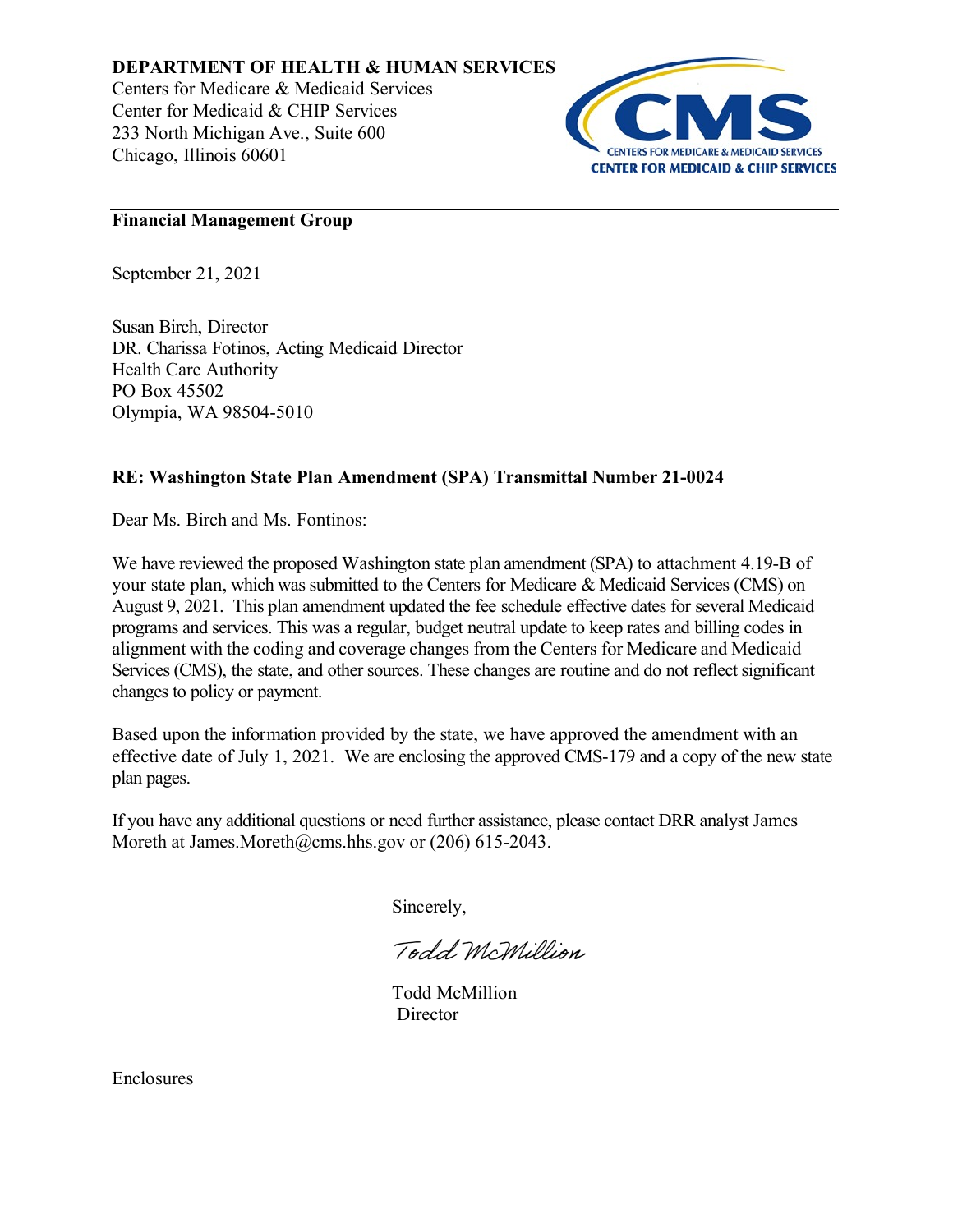| DEPARTMENT OF HEALTH AND HUMAN SERVICES<br>HEALTH CARE FINANCING ADMINISTRATION                                                                                        |                                                                                      | <b>FORM APPROVED</b><br>OMB NO. 0938-0193 |
|------------------------------------------------------------------------------------------------------------------------------------------------------------------------|--------------------------------------------------------------------------------------|-------------------------------------------|
| <b>TRANSMITTAL AND NOTICE OF APPROVAL OF</b><br><b>STATE PLAN MATERIAL</b>                                                                                             | 1. TRANSMITTAL NUMBER:<br>21-0024                                                    | 2. STATE<br>Washington                    |
| <b>FOR: HEALTH CARE FINANCING ADMINISTRATION</b>                                                                                                                       | 3. PROGRAM IDENTIFICATION: TITLE XIX OF THE<br>SOCIAL SECURITY ACT (MEDICAID)        |                                           |
| TO: REGIONAL ADMINISTRATOR<br>HEALTH CARE FINANCING ADMINISTRATION<br>DEPARTMENT OF HEALTH AND HUMAN SERVICES<br>5. TYPE OF PLAN MATERIAL (Check One):                 | 4. PROPOSED EFFECTIVE DATE<br>July 1, 2021                                           |                                           |
| NEW STATE PLAN                                                                                                                                                         | AMENDMENT TO BE CONSIDERED AS NEW PLAN                                               | $\boxtimes$ AMENDMENT                     |
| COMPLETE BLOCKS 6 THRU 10 IF THIS IS AN AMENDMENT (Separate Transmittal for each amendment)                                                                            |                                                                                      |                                           |
| 6. FEDERAL STATUTE/REGULATION CITATION:<br>$1902(a)$ of the Social Security Act                                                                                        | 7. FEDERAL BUDGET IMPACT:<br>a. FFY 2021 \$0<br>b. FFY 2022 \$0                      |                                           |
| 8. PAGE NUMBER OF THE PLAN SECTION OR ATTACHMENT:                                                                                                                      | 9. PAGE NUMBER OF THE SUPERSEDED PLAN SECTION<br>OR ATTACHMENT (If Applicable):      |                                           |
| Attachment 4.19-B pages 5, 14, 16-1, 16-3, 16-4, 25<br>Supplement 3 to 4.19-B page 1                                                                                   | Attachment 4.19-B pages 5, 14, 16-1, 16-3, 16-4, 25<br>Supplement 3 to 4.19-B page 1 |                                           |
| 10. SUBJECT OF AMENDMENT:                                                                                                                                              |                                                                                      |                                           |
| July 2021 Fee Schedule Effective Dates                                                                                                                                 |                                                                                      |                                           |
| 11. GOVERNOR'S REVIEW (Check One):<br>GOVERNOR'S OFFICE REPORTED NO COMMENT<br>COMMENTS OF GOVERNOR'S OFFICE ENCLOSED<br>NO REPLY RECEIVED WITHIN 45 DAYS OF SUBMITTAL | $\boxtimes$ OTHER, AS SPECIFIED: Exempt                                              |                                           |
| 12. SIGNATURE OF STATE AGENCY OFFICIAL:                                                                                                                                | 16. RETURN TO:                                                                       |                                           |
| 41<br>folis                                                                                                                                                            | Ann Myers                                                                            |                                           |
| mon<br>13. TYPED NAME:                                                                                                                                                 | <b>Rules and Publications</b>                                                        |                                           |
| Charissa Fotinos, M.D.                                                                                                                                                 | Division of Legal Services                                                           |                                           |
| 14. TITLE:                                                                                                                                                             | Health Care Authority                                                                |                                           |
| <b>Interim Medicaid Director</b>                                                                                                                                       | 626 8 <sup>th</sup> Ave SE MS: 42716                                                 |                                           |
| 15. DATE SUBMITTED:                                                                                                                                                    | Olympia, WA 98504-2716                                                               |                                           |
| 8/9/2021                                                                                                                                                               |                                                                                      |                                           |
| FOR REGIONAL OFFICE USE ONLY                                                                                                                                           |                                                                                      |                                           |
| 17. DATE RECEIVED:                                                                                                                                                     | 18. DATE APPROVED:                                                                   |                                           |
| August 9, 2021                                                                                                                                                         | September 21, 2021                                                                   |                                           |
| PLAN APPROVED – ONE COPY ATTACHED                                                                                                                                      |                                                                                      |                                           |
| 19. EFFECTIVE DATE OF APPROVED MATERIAL:<br>July 1, 2021                                                                                                               | 20. SIGNATURE OF REGIONAL OFFICIAL:<br>Todd McMillion                                |                                           |
| 21. TYPED NAME:<br><b>Todd McMillion</b>                                                                                                                               | 22. TITLE:<br>Director, Division of Reimbursement Review                             |                                           |
| 23. REMARKS:                                                                                                                                                           |                                                                                      |                                           |
|                                                                                                                                                                        |                                                                                      |                                           |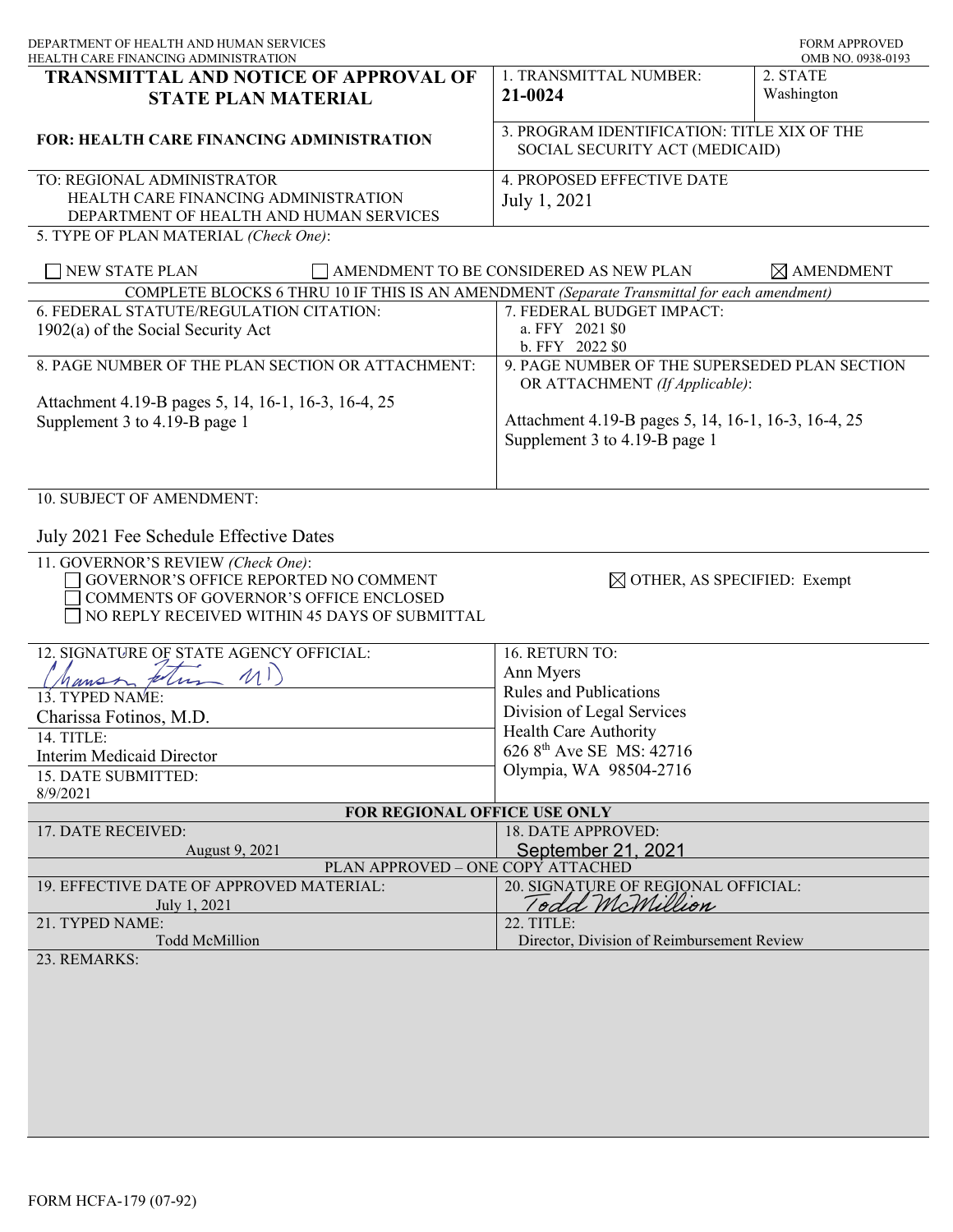State WASHINGTON

#### **POLICY AND METHODS USED IN ESTABLISHING PAYMENT RATES FOR EACH OF THE OTHER TYPES OF CARE OR SERVICE LISTED IN SECTION 1905 (A) OF THE ACT THAT IS INCLUDED IN THE PROGRAM UNDER THE PLAN (cont.)**

#### II. Clinic Services (cont.)

For clients enrolled with a managed care contractor, and effective April 1, 2014, the State anticipates that the managed care contractor will pay each clinic an encounter rate that is at least equal to the PPS rate specific to each clinic.

To ensure that the appropriate amounts are being paid to each clinic, the State will perform an analysis of the managed care contractor's data at least quarterly and verify that the payments made by the managed care contractor in the previous quarter were in compliance with Section 1902(bb)(5)(A) of the SSA. This process will apply to clinics reimbursed under the APM rate methodology and to clinics reimbursed under the PPS rate methodology.

At no time will a managed care organization be at risk for or have any claim to the supplemental payment portion of the rate which will be reconciled to ensure accurate payment of the obligated funds.

Covered services for Medicaid-Medicare patients are reimbursed as detailed in Supplement 1 to Attachment 4.19 (B), pages 1, 2, and 3.

Encounters are limited to one per client per day, except when:

- The client needs to be seen by different practitioners with different specialties; or
- The client needs to be seen multiple times on the same day due to unrelated diagnoses.
- D. Non-hospital-owned Freestanding Ambulatory Surgery Centers

Freestanding ambulatory surgery centers (ASCs) are reimbursed in a manner similar to Medicare's ASC reimbursement model in effect prior to January 1, 2008*.* All ASC procedure codes are fit into one of nine payment groups, with each group having its own payment rate. New procedure codes are associated with the appropriate payment group based on their weights, which are set by CMS under its payment methodology in effect from January 1, 2008, forward. Any new procedure code is put into the payment group containing weights with which it is most similar. The agency pays for the first billed procedure code at 100%, the second at 50% and the third and subsequent procedure codes at zero.

Implantable devices are paid separately. For devices, the ASC bills the agency the amount the facility paid for the device, based on a manufacturer's invoice. The agency pays the invoiced amount.

Except as otherwise noted in the plan, fee schedule rates are the same for both governmental and private providers of these services. The agency's rates were set as of July 1, 2021, and are effective for dates of services on and after that date.

See 4.19-B I, General #G, for the agency's website where the fee schedules are published.

\_\_\_\_\_\_\_\_\_\_\_\_\_\_\_\_\_\_\_\_\_\_\_\_\_\_\_\_\_\_\_\_\_\_\_\_\_\_\_\_\_\_\_\_\_\_\_\_\_\_\_\_\_\_\_\_\_\_\_\_\_\_\_\_\_\_\_\_\_\_\_\_\_\_\_\_\_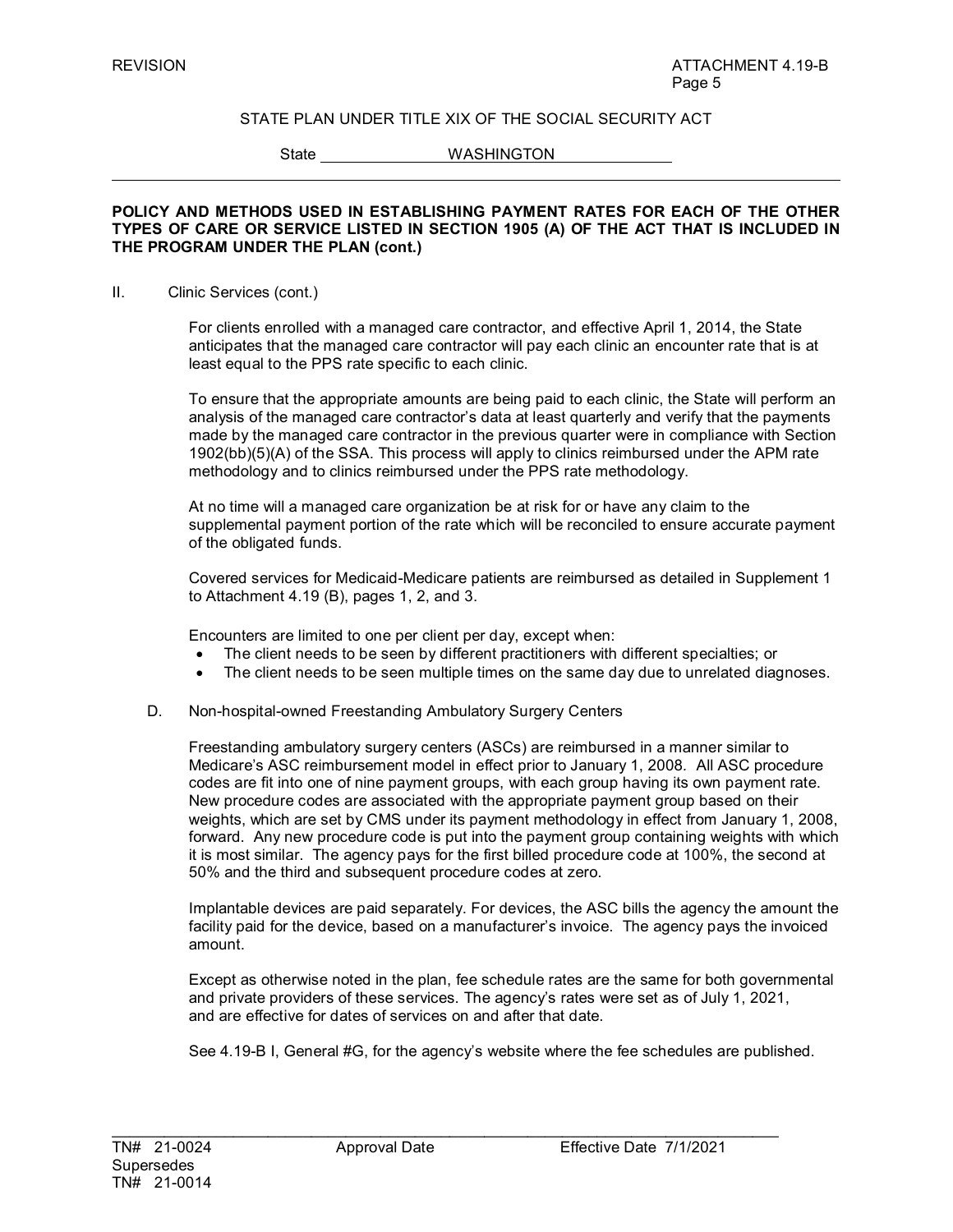State WASHINGTON

#### **POLICY AND METHODS USED IN ESTABLISHING PAYMENT RATES FOR EACH OF THE OTHER TYPES OF CARE OR SERVICE LISTED IN SECTION 1905 (A) OF THE ACT THAT IS INCLUDED IN THE PROGRAM UNDER THE PLAN (cont.)**

#### VI. Dental Services and Dentures

- A. The usual and customary charge is defined as that fee usually charged for a given service by an individual dentist, dental hygienist, or denturist to private patients (e.g., that provider's usual fee) and which fee is within the range of usual fees charged by dentists, dental hygienists, or denturists of similar training and experience.
- B. The usual and customary charge is defined as that fee usually charged for a given service by an individual dentist, dental hygienist, or denturist to private patients (e.g., that provider's usual fee) and which fee is within the range of usual fees charged by dentists, dental hygienists, or denturists of similar training and experience.
- C. Except as otherwise noted in the plan, fee schedule rates are the same for both governmental and private providers of dentures, dental services and dental hygiene.

See 4.19-B I, General, #G for the agency's website where the fee schedules are published.

The agency's fee schedule rate was set as of July 1, 2021, and is effective for services provided on or after that date.

- D. Under the Oral Health Connections pilot program, eligible dental providers are paid an enhanced rate to provide up to three additional periodontal treatments (for a total of four) per calendar year to adult Medicaid clients who have diabetes or who are pregnant. The Oral Health Connections pilot program is effective for dates of service on or after January 1, 2019, through December 31, 2021.
- E. Eligible dental providers are paid an enhanced rate to provide additional dental services to eligible clients age 5 and under as described in Attachment 3.1-A and 3.1-B section 10.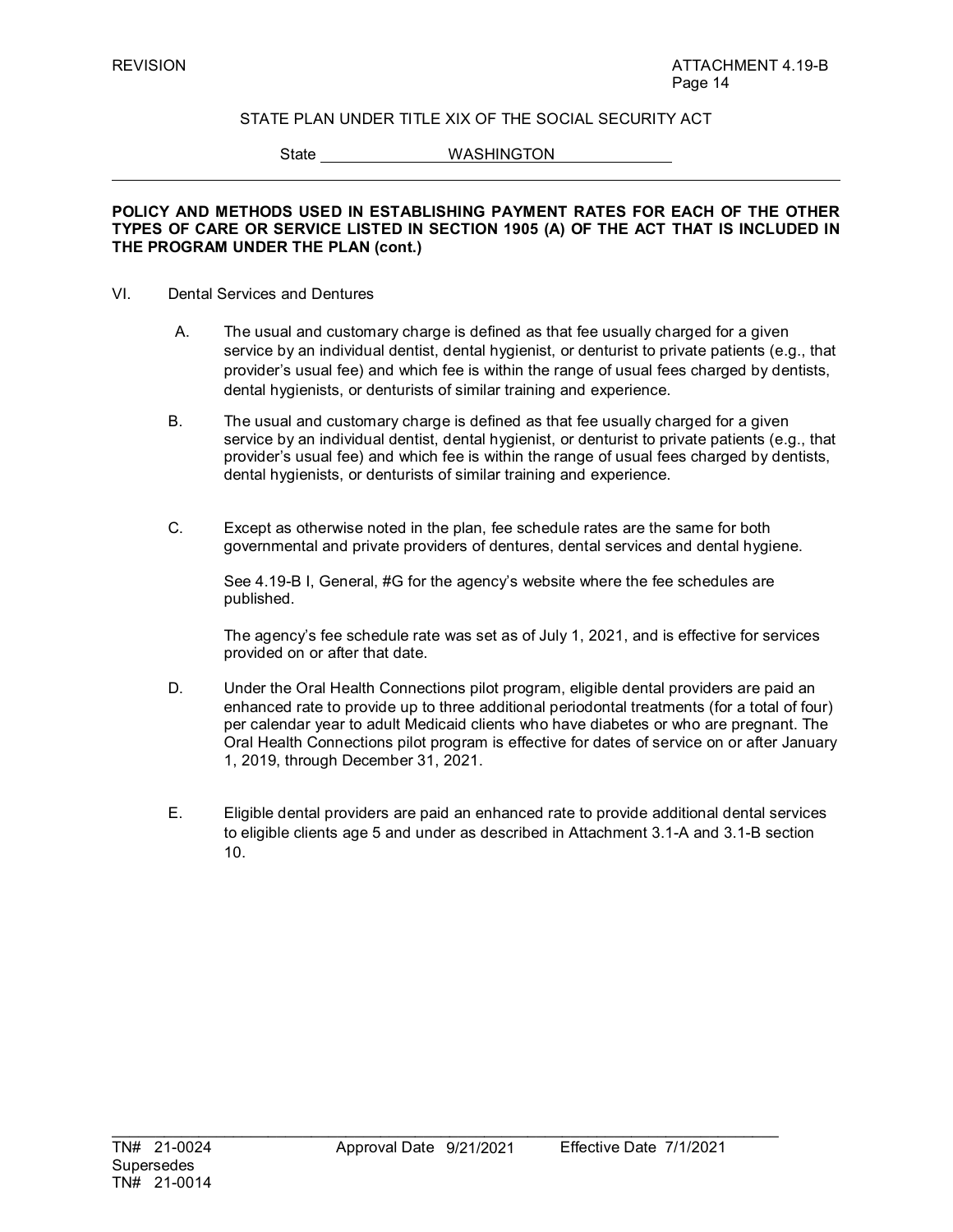State WASHINGTON

VIII. Institutional Services (cont)

- A. Outpatient hospital services (cont)
	- iii. Uses the wage index information established and published by the Centers for Medicare and Medicaid Services (CMS) at the time the OPPS rates are set for the upcoming year. Wage index information reflects labor costs in the cost-based statistical area (CBSA) where a hospital is located.
	- iv. Calculates the hospital-specific graduate medical education (GME) by dividing the direct GME cost reported on worksheet B, part 1, of the CMS cost report by the adjusted total costs from the CMS cost report.
	- v. Uses the EAPG software to determine the following discounts:
		- Multiple Surgery/Significant Procedure 50%
		- Bilateral Pricing 150%
		- Repeat Ancillary Procedures 50%
		- Terminated Procedures 50%
	- vi. Establishes a policy adjustor of 1.35 for services to clients age 17 and under, and establishes a policy adjustor of 1.10 for chemotherapy and combined chemotherapy/pharmacotherapy groups. These policy adjustors are not exclusive.

The statewide standardized conversion factor and all hospital-specific adjustments are effective July 1, 2021. See 4.19-B, I, General, #G for the agency's website where the fee schedule and conversion factors are published.

- c. Effective for dates of admission on or after July 1, 2013, supplemental payments will be paid for outpatient Medicaid services not to exceed the upper payment limit as determined by the available federal financial participation for fee-for-service claims. The supplemental payment is based on the distribution amount mandated by the legislature to the following hospital categories as defined in RCW 74.60.010: Psychiatric hospitals
	- Prospective Payment hospitals other than psychiatric or rehabilitation hospitals
	- Rehabilitation hospitals
	- Border hospitals.

For hospitals designated as prospective payment system (PPS) hospitals, \$60,000,000 per state fiscal year. For hospitals designated as out-of-state border area hospitals, \$500,000 per state fiscal year.

The payment is calculated by applying the Medicaid fee-for-service rates in effect on July 1, 2009, to each hospital's Medicaid and CHIP outpatient fee-for-service claims and Medicaid and CHIP managed care encounter data for the base year as defined in RCW 74.60.010. This sum is divided by the aggregate total of all hospitals within each category to determine the individual hospital pro rata share percentage. The individual hospital payment is the pro rata percentage multiplied by the amount mandated to be distributed by the Legislature within each hospital category.

The payment will be made quarterly, by dividing the total annual disbursement amount by four (4) to calculate the quarterly amount.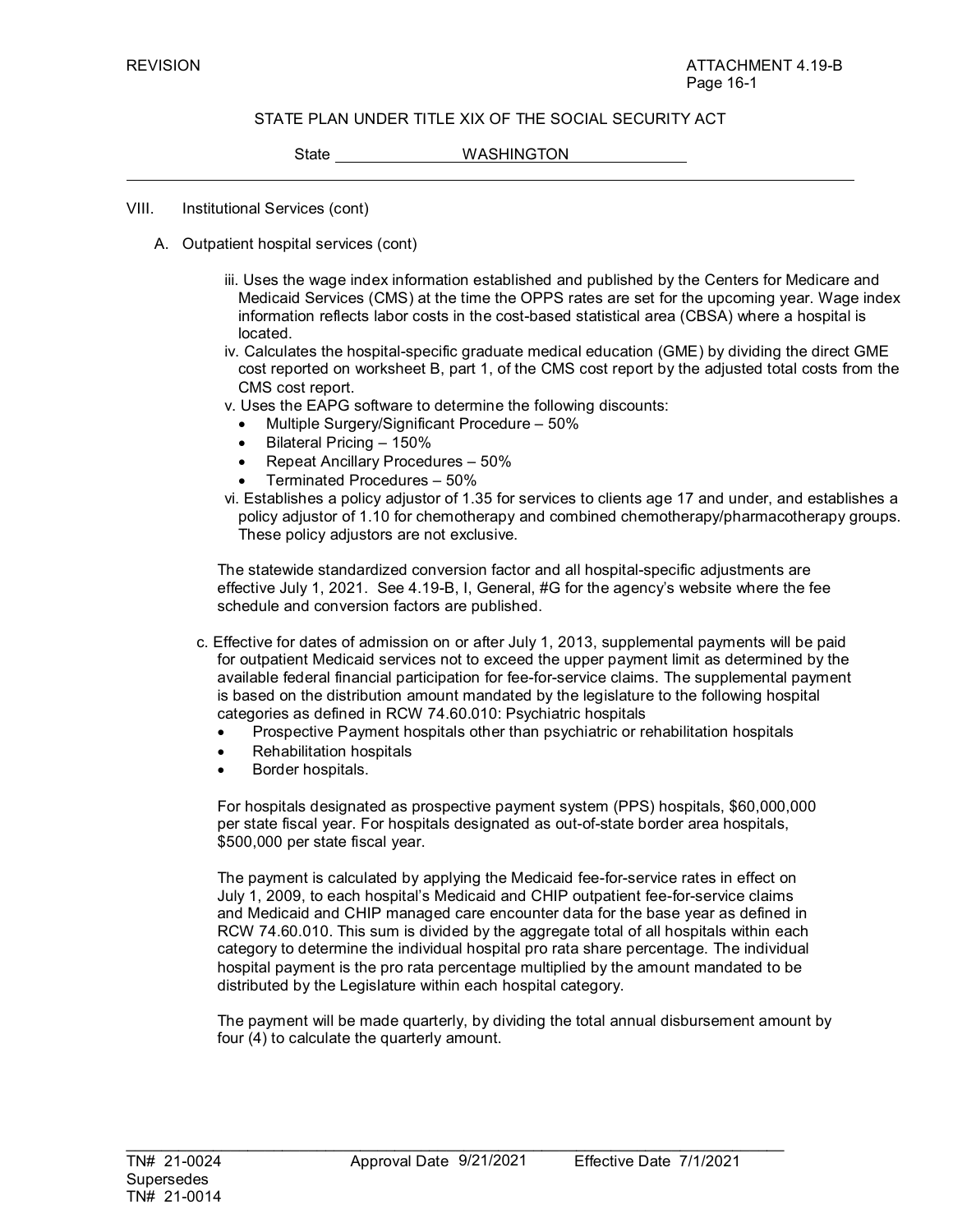State WASHINGTON

#### VIII. Institutional Services (cont)

- A. Outpatient hospital services (cont)
	- 2. Fee Schedule

For non-CAH hospitals and covered services not paid using the OPPS or the "hospital outpatient rate", the agency pays the lesser of the usual and customary charge or a fee based on an agency fee schedule for covered procedures*.* 

Services paid using the agency's fee schedule include, but are not limited to, physical therapy, occupational therapy, speech/language therapy, corneal transplants, and other hospital services as identified and published by the agency.

Except as otherwise noted in the plan, fee schedule rates are the same for both governmental and private providers of outpatient hospital services. The agency's outpatient fee schedule is effective for services provided on and after July 1, 2021. The fee schedule is updated quarterly in a budget neutral manner. See 4.19-B, I, General, #G for the agency's website where the fee schedules are published.

Back to TOC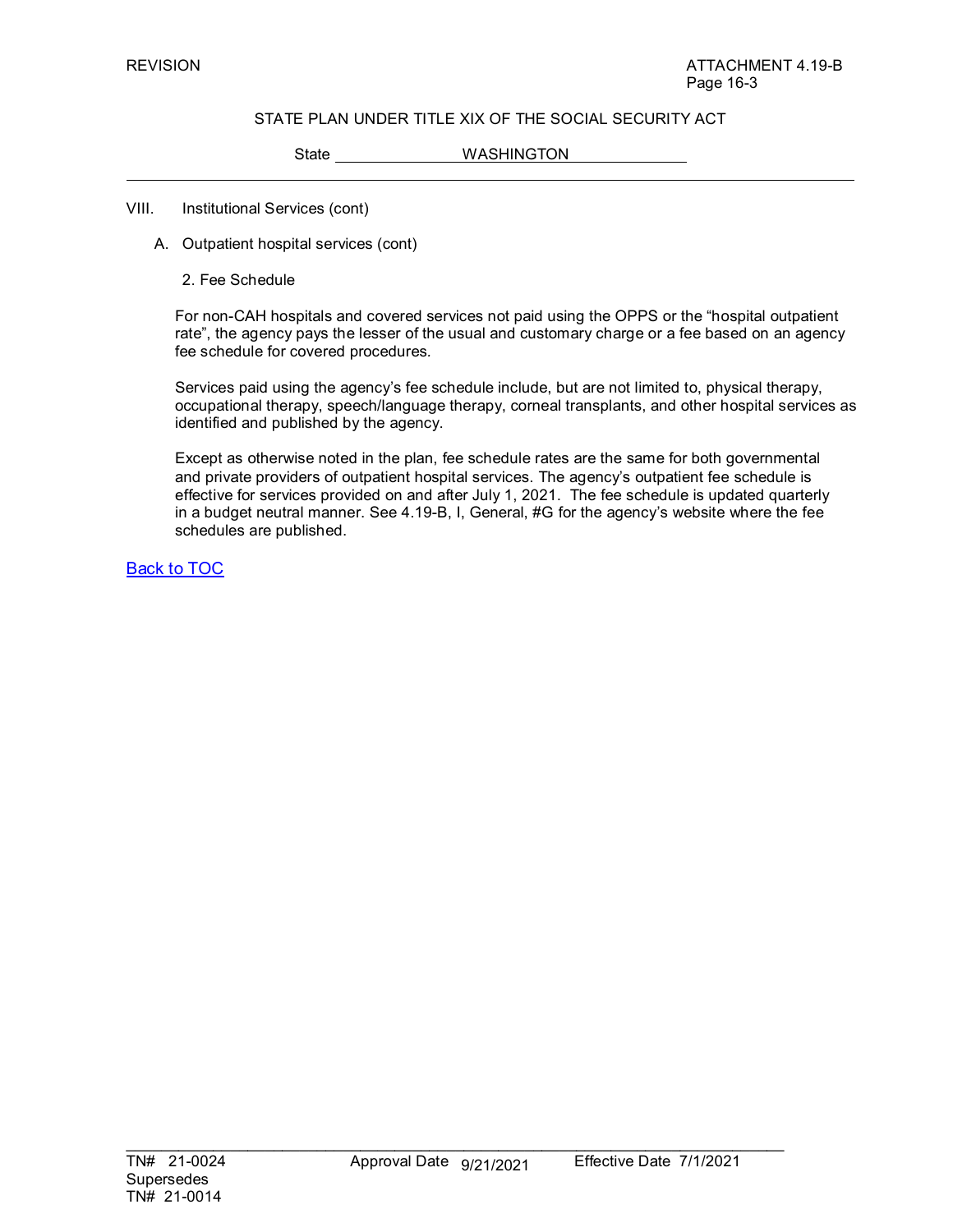STATE: WASHINGTON

- A. Outpatient hospital services (cont)
	- 3. Hospital Outpatient Rate

The "hospital outpatient rate" is a hospital-specific rate having as its base the hospital's inpatient ratio of costs-to-charges (RCC) adjusted by an outpatient adjustment factor that factors annual cost and charge level changes into the rate. The "hospital outpatient rate" is used to reimburse under OPPS as explained earlier in this subsection, or for non-CAH hospitals exempt from the agency's OPPS, for all other covered outpatient services (those not mentioned in the previous paragraphs as covered by fee schedule) on the hospital's outpatient claim.

Except as otherwise noted in the plan, fee schedule rates are the same for both governmental and private providers of outpatient hospital services. The agency's outpatient fee schedule is effective for services provided on and after July 1, 2021. See 4.19-B, I, General, #G for the agency's website where the fee schedules are published.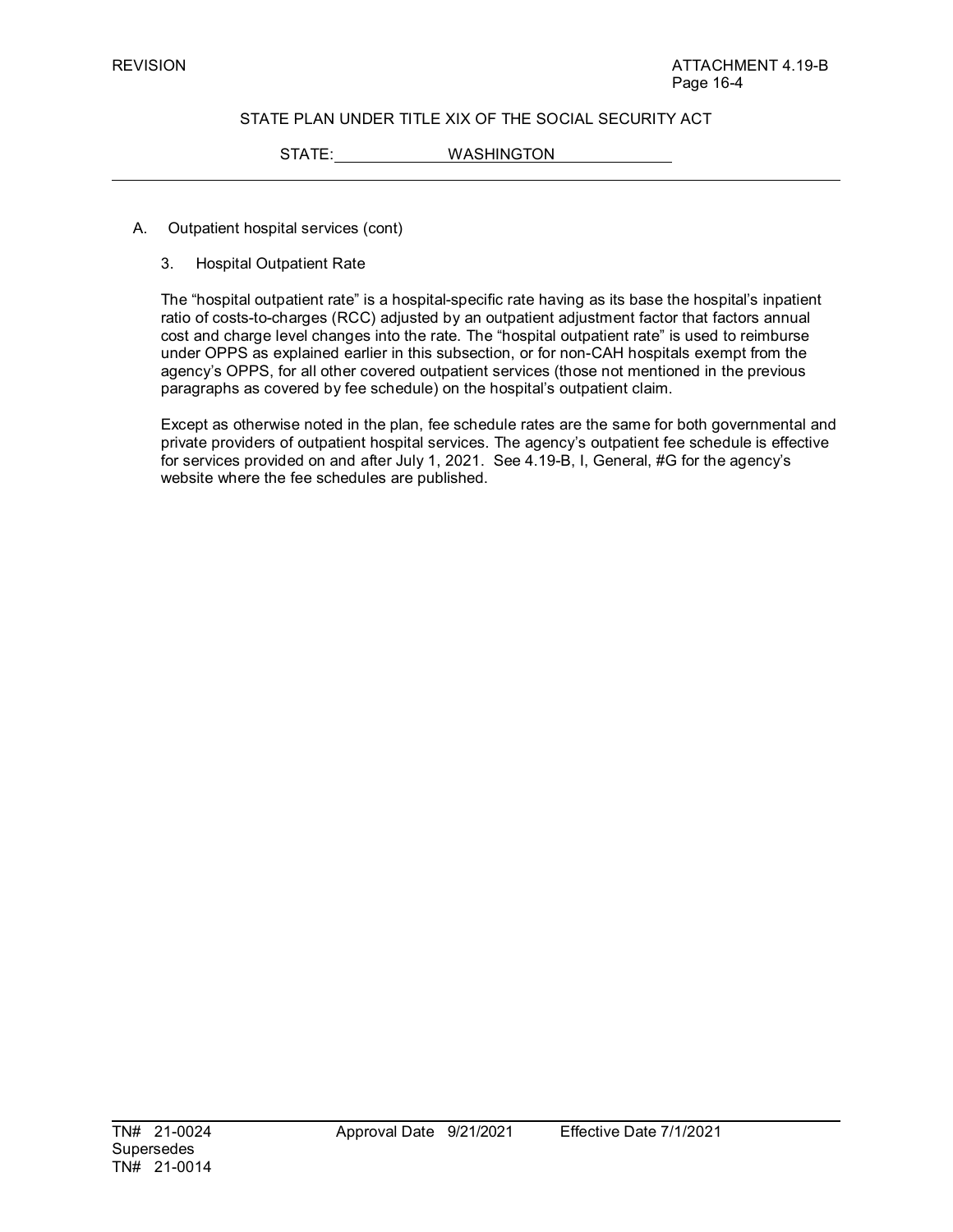STATE: WASHINGTON

POLICY AND METHODS USED IN ESTABLISHING PAYMENT RATES FOR EACH OF THE OTHER TYPES OF CARE OR SERVICE LISTED IN SECTION 1905 (A) OF THE ACT THAT IS INCLUDED IN THE PROGRAM UNDER THE PLAN (cont.)

- X. All Other Practitioners
	- 1. "All other practitioners" refers to other practitioners as described in section 6.d of Attachments 3.1-A and 3.1-B.
	- 2. The agency pays the lesser of the usual and customary charge, or a fee based on an agency fee schedule.
	- 3. Except as otherwise noted in the plan, state-developed fee schedule rates are the same for both governmental and private providers of services and the fee schedule and any annual/periodic adjustments to the fee schedule(s).
	- 4. The facility fees used to calculate the payment rates for intensive behavior services (Applied Behavior Analysis (ABA) services) in facility settings will be calculated using methods that are consistent with Medicaid State Plan attachment 4.19-B sections II and VIII. A Outpatient hospital services. Outpatient hospitals and clinics rendering intensive behavior services as a day program do not receive a facility fee in addition to the per diem rate identified on the state's ABA Services fee schedule.

The agency's fee schedule rate was set as of July 1, 2021 and is effective for dates of services provided on or after that date. See 4.19-B, I. General #G for the agency's website where the fee schedules are published.

5. Collaborative care services are delivered under the Collaborative Care Model (CoCM). Payment rates for CoCM are based on the 2016 Medicare rates for Integrated Behavioral Health Services and are effective for dates of service on and after July 4, 2018.

> Under CoCM, a medical care provider bills for the services provided by the collaborative care team. Only state-licensed physicians and state-licensed advanced registered nurse practitioners are eligible to be a medical care billing provider.

6. Community Assistance Referral and Education Services (CARES) programs include Treat and Refer services which are provided when clients' medical needs do not require ambulance transport to an emergency department. The rate was set as of July 1, 2019, and is effective for dates of services provided on or after that date. See 4.19- B, I. General #G for the agency's website where the rates are published.